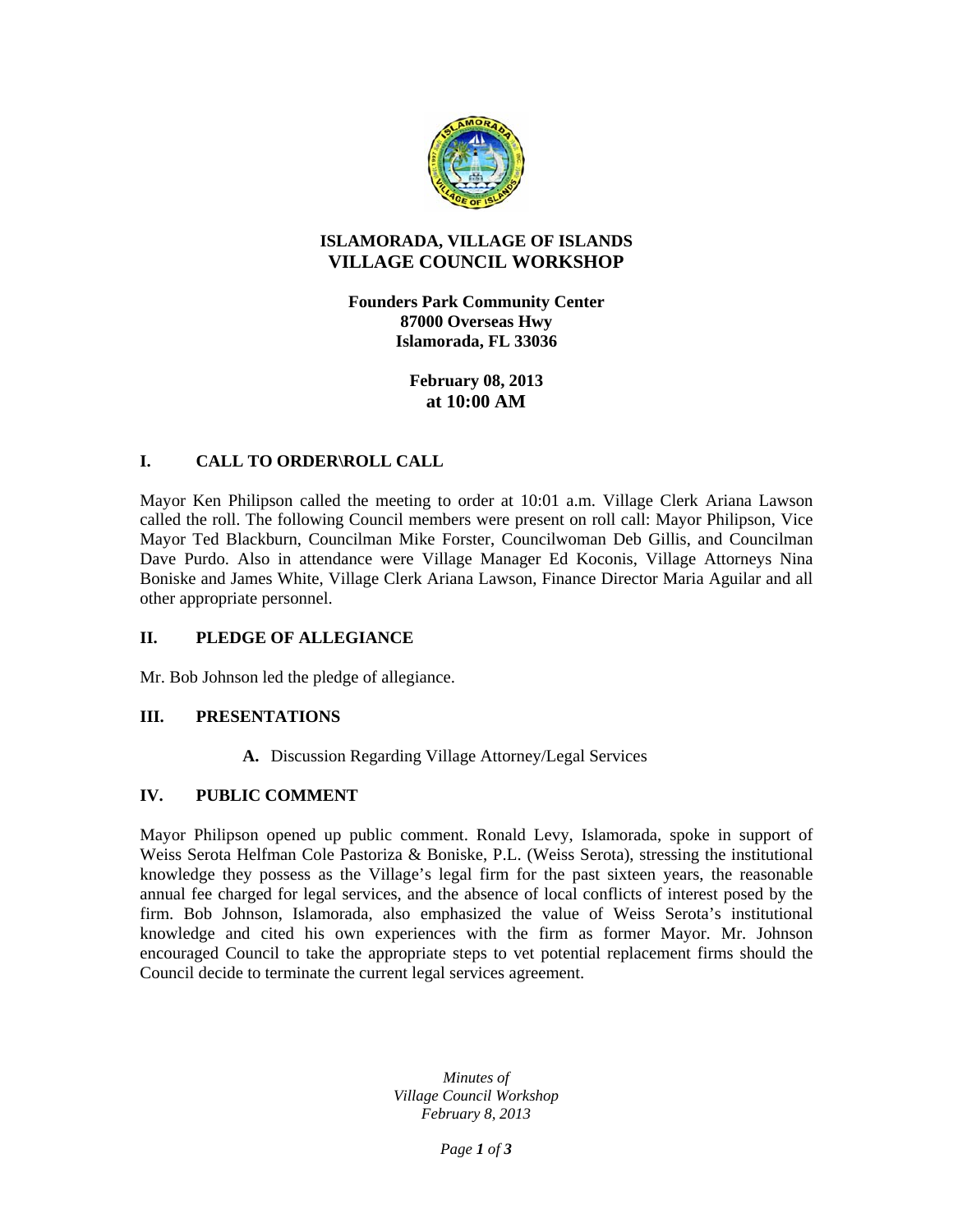## **V. COUNCIL DISCUSSION**

Councilman Forster opened the discussion, opining that the annual amount spent on litigation over the past five years has been unacceptable. Councilman Forster proposed hiring an in-house attorney that would be stationed at Village Hall and hiring outside firms to handle litigation. He stated that Weiss Serota could be retained as the Village's litigation attorney.

Vice Mayor Blackburn suggested considering legal services philosophically, in terms of what is best for the Village. He also suggested considering Council's goals for the future and how to best accomplish those goals. He suggested holding a series of workshops to define the Village's needs and determine RFQ criteria for attorney services. Councilwoman Gillis concurred.

Councilman Purdo presented and compared median average in-house attorney costs that he compiled to the Village's current legal expenditures. Councilman Purdo expressed the importance of loyalty, availability and responsiveness as Village Attorney qualities. He also stated the desire to make the Village Attorney available to the public.

Mayor Philipson requested Village Attorney Nina Boniske provide a summary of the services Weiss Serota provides, as well as a synopsis of what the Village's current legal needs are. In response to Councilman Purdo, Ms. Boniske clarified that it would be a conflict of interest for the Village Attorney to provide services to resident constituents as well. She cited her previous experience as a municipal and county in-house attorney and noted that the Village currently has six other legal firms on retainer for various specific issues: Nabors, Giblin & Nickerson, P.L. for bond validation; Government Services Group for assessments counsel; Bryant, Miller & Olive for bond counsel; Greenberg Traurig for wastewater program counsel; Campbell & Malafy to handle Deepwater Horizon oil spill claims; and the Florida League of Cities to handle liability defense, constitutional cases and worker's compensation claims. Ms. Boniske noted that the Village chose not to hire another firm to draft the DBOF Request for Qualifications (RFQ) and Request for Proposals (RFP), a process that incurred significant cost to the Village as a result of three major product changes by three different Village Councils. With regard to certifications, Ms. Boniske advised Council that the Village's Weiss Serota attorneys are specifically certified in local government law with expertise in planning and utilities law. She stated that the Village's flat legal services fee of \$20,000 per month does not include utilities, litigation, Plantation Yacht Harbor Marina and special projects. Ms. Boniske noted that regular and specialized land use law in Monroe County also requires knowledge of ROGO, BPAS, and Area of Critical State Concern restrictions. She also noted Weiss Serota's involvement with recent amendments to the Village's purchasing policy, as well as state and federal lobbying efforts.

Councilman Forster praised Weiss Serota for their efforts to date, but stated that any competent legal firm should be able to provide satisfactory legal counsel to the Village, at potentially lower cost. He noted that the City of Key West utilizes an in-house attorney.

Councilman Purdo inquired what advice Weiss Serota gave former Village Manager Kenneth Fields regarding settlement of the WPC case litigations. Ms. Boniske stated that decisions on how to proceed in each case were made by the Council following discussions each Council member had with the Village Attorney in closed executive sessions. Discussion ensued regarding settlement of the various WPC litigation cases. Councilman Purdo stated that he felt that an in-

> *Minutes of Village Council Workshop February 8, 2013*

> > *Page 2 of 3*